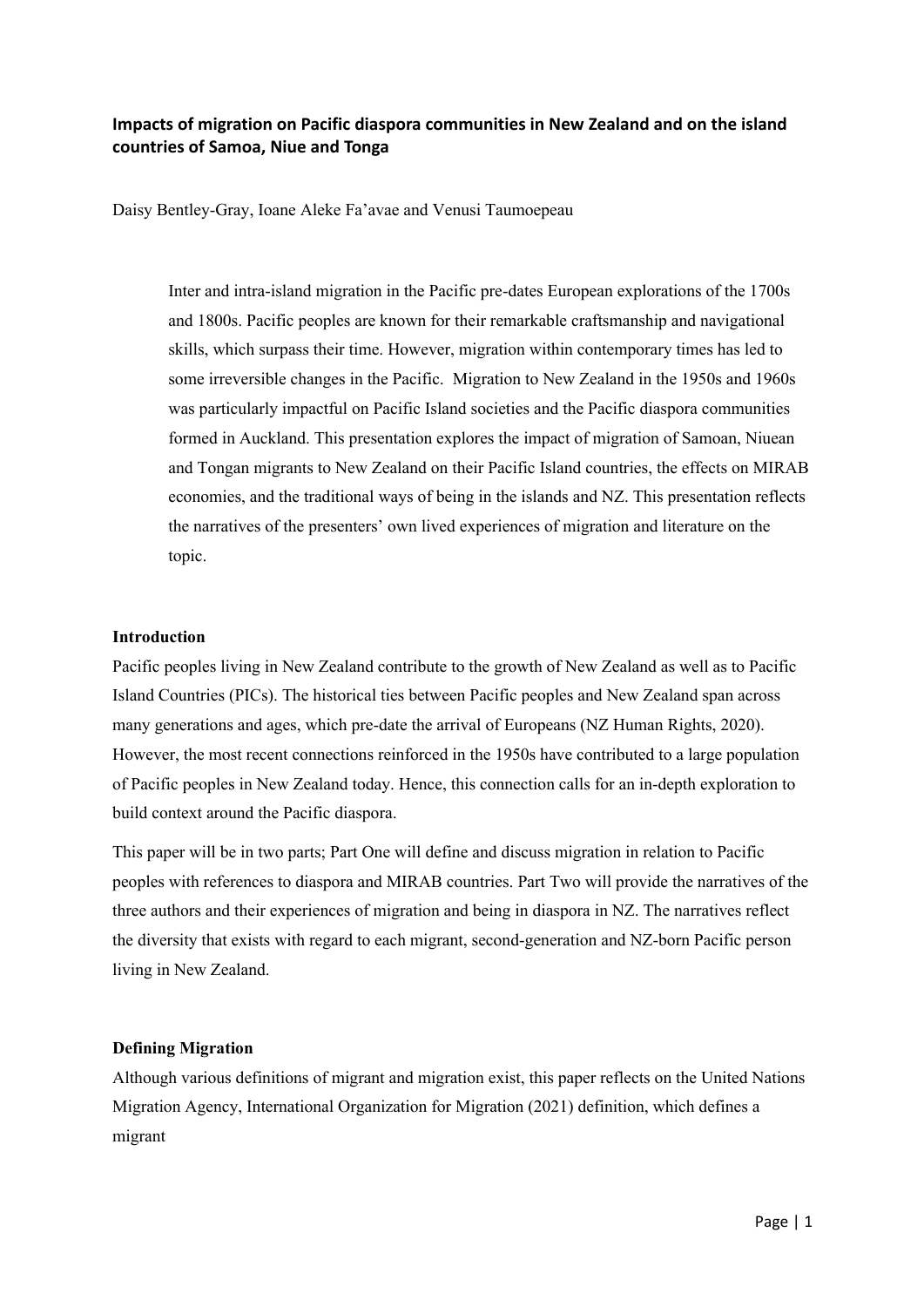*…as any person who is moving or has moved across an international border or within a State away from his/her habitual place of residence, regardless of (1) the person's legal status; (2) whether the movement is voluntary or involuntary; (3) what the causes for the movement are; or (4) what the length of the stay is. (para. 7)* 

When applied to Pacific migration to NZ, this definition highlights the movement of peoples across international borders from the Pacific islands to New Zealand on several types of visas due to multiple reasons that may be voluntary or involuntary in nature and for varied periods of time. This implies that Pacific migrants in NZ are diverse because not all have moved to New Zealand under the same entry conditions whether of free will or not, and for the same reasons. In addition, it implies that not all Pacific migrants in New Zealand desire permanent residency if qualified. It considers the varied timespans that individual migrants can and want to live in NZ.

In the context of New Zealand, associations with Pacific migrants are many and individually unique. However, for the purpose of this paper, three broad concepts best describe the dominant unique characteristics of Pacific peoples in NZ. Firstly, the concept of *migrant* is specifically used to describe a person/s who migrated from their Pacific Island country of origin to their place of settlement, New Zealand with the intention of residing permanently and/ or indefinitely. Secondly, the concept, *second-generation*, refers to children of migrants regardless of birthplace, whether native-born or overseas-born (Portes & Rumbaut, 2001 as cited in Mila-Schaaf & Robinson, 2010). Hence, this allows migrant parents who have children born in different countries to advocate for the same rights to minimise any conflict and/ or discrimination associated with privileges allowed for native-born. Thirdly, the concept *New Zealand-born* Pacific peoples refer specifically to the children of migrants who were born in NZ, and tended to be raised and lived in NZ having developed shared values with others like them (Macpherson, 2001 as cited in Mila-Schaaf & Robinson, 2010)

#### **The reasons for migration**

Pacific peoples' narratives of migration to New Zealand allude to several reasons, which include education and employment opportunities, a sense of government responsibility (MBIE, 2018; Lee, n.d.), familial ties as well as displacement due to climate change (NZ Human Rights, 2020; IOM, 2020). The challenges associated with economic, environmental, and political development in the islands have made out-migration an easier solution (Brown & Connell, 2004b as cited by Usher, 2004) for many people.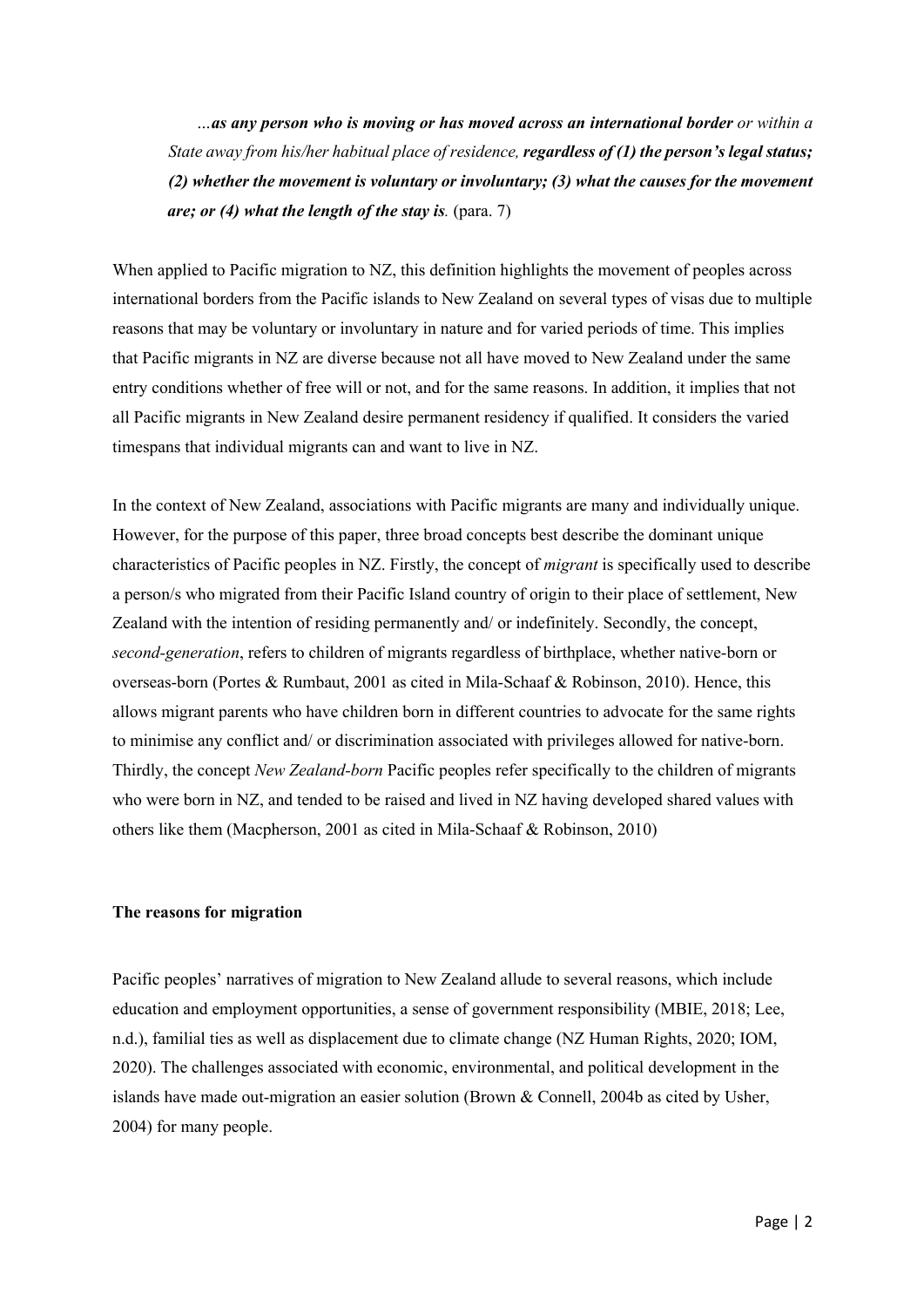The phrase, *"land of milk and honey,"* which Merriam-Webster (n.d.) defines as "a place where there is plenty of food and money and life is very easy." (para. 1) It describes how many Pacific peoples regarded New Zealand during the 1950s to the 1980s; NZ was regarded as an affluent country with numerous opportunities for people to improve their livelihoods. In addition, Pacific migrants' impression of NZ was in association with a Utopian society that offered riches to all its citizens. Hence, employment opportunities encouraged by an economic boom in the 1950s and 1960s motivated an influx of migrants from Fiji, Samoa and Tonga who came on temporary work visas with the dreams of a better future for themselves and their families. In addition, education played a significant role in the increasing Pacific migrant population in NZ in this period despite it being influenced by the notions of finding greener pastures.

Although the phrase, *"land of milk and honey"* continues to be associated with current Pacific migration, the existence of other prominent reasons places emphasis on not just employment opportunities for the improvement of livelihoods but also include education, health, political and climate change amongst other reasons. NZ plays a significant role in the Pacific through its aid agency, NZAID and in other areas such as special immigration arrangements, which result in more Pacific migrants coming to NZ. For example, education aid to the Pacific provides scholarship grants and opportunities for thousands of Pacific scholars each year to study in NZ. According to New Zealand Foreign Affairs & Trade (2019), scholarships to the Pacific comprise 45% of its total scholarship expenditure.

## **The Categories**

There are different immigration categories, which Pacific peoples come under; the two broad categories include Residential and Temporary Visas. Therefore, Pacific migrants in NZ reflect the diverse visa categories that enable people to travel to and reside temporarily or permanently in NZ. Many Pacific migrants excluding those from Niue, the Cook Islands and Tokelau, arrive in NZ under Resident Visas such as the Skilled, Business, and Family visas. In addition, the Samoan Quota (SQ) Resident Visa specifically for Samoans and the Pacific Access Category (PAC) Resident Visa for migrants from Fiji, Tonga, Kiribati, and Tuvalu provide opportunities for more people to live in NZ permanently (Sin & Ormsby, 2018). Pacific migrant numbers who gain approval for New Zealand residence increased between 5,027 in 2012/13 and 5,243 in 2016/17 despite a fall from 5,476 in 2015/16 (Sin & Ormsby, 2018). Therefore, an increasing number of Pacific peoples become part of a growing NZ population. In addition, other Pacific migrants come under Temporary Visas, which include the Recognized Seasonal Employer scheme, Essential Skills workers, Partnership work visas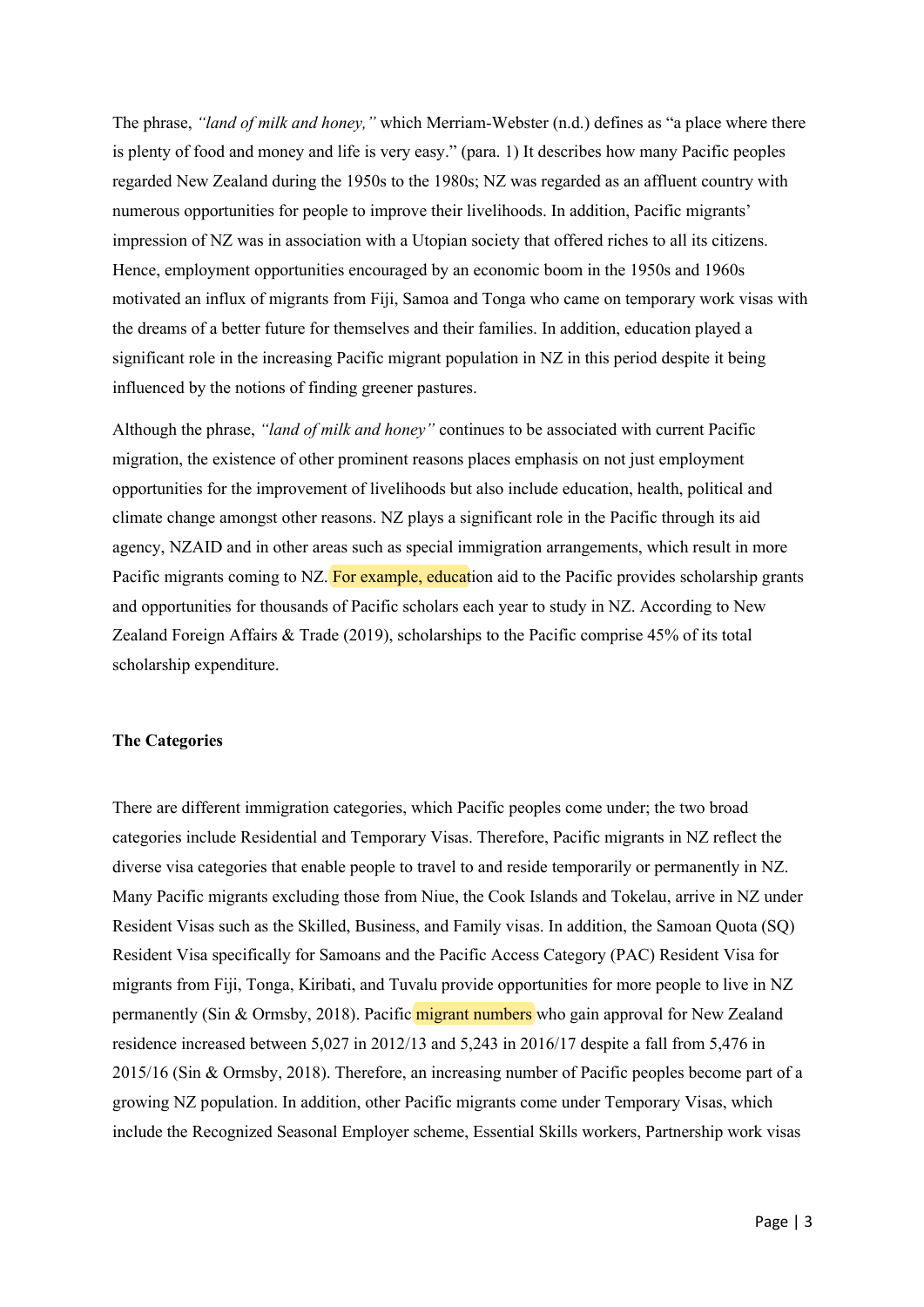and International Student visas. Although the nature of entry for Pacific people in these schemes is temporary, they also contribute to the NZ and island economies.

Furthermore, Pacific migrants from Niue, the Cook Islands and Tokelau are different from other Pacific migrants because the three countries have special political arrangements with New Zealand. The three nation-states are part of New Zealand's realm nations and enjoy financial, strategic, and political support from NZ as free-associated states (Human Rights Commission, n.d.). For example, Niueans, Cook Islanders and Tokelauans have automatic NZ citizenship; thus, they are not subjected to the restrictions applied to others in their movement to NZ.

#### **Pacific Diaspora in New Zealand**

The discussions of Pacific migration to NZ are often associated with the Pacific diaspora accounts of those who arrived in the 1950s and 1960s to fill a labour shortage in a booming NZ economy (NZ Human Rights, 2020). Delanty et al. (2008 as cited in McGavin, 2017) explained that the "...very nature of a diaspora relies on people 'contained' within it identify...with a distant land." (p.124) Lee (n.d.) explains that "...the diasporic populations of Pacific peoples are so large... and have maintained such strong links to their island homes, that they cannot be ignored in any discussion of the Pacific." (p. 12) Hence, the Pacific diaspora in NZ is complex because it encompasses the diversity that exists. For example, it considers the multiple ethnicities, personal and communal circumstances, sacrifices and responsibilities; legal statuses; diplomacy and so much more.

Historically, the Pacific diaspora can be traced to the pockets of communities, which organically formed because of Pacific migrants wanted to belong with people like them. The crux of the Pacific diaspora in the 1950s and 1960s was the Pacific Island Church (PIC) in Newton, Auckland, which played the role of the village. It provided a sense of belonging where Pacific migrants could celebrate and continue traditions while physically absent in their home countries. In this period, Pacific Islanders tended to live in the areas of Newton, Grey Lynn, Ponsonby and Westmere, which were close to the ports of Auckland. However, since the 1980s, more Pacific peoples settled in areas of south Auckland, which are closer to the international airport as flying became the more prominent means of international traveling. In addition, a prominent characteristic of the Pacific diaspora in this period is *chain migration*; a concept that explains the movement of people within families from home country to host country. For example, families would send one member to NZ to settle, work and earn money, which they will save part to pay for another family member to travel to NZ. For some families, the process would continue until their whole family was together in NZ.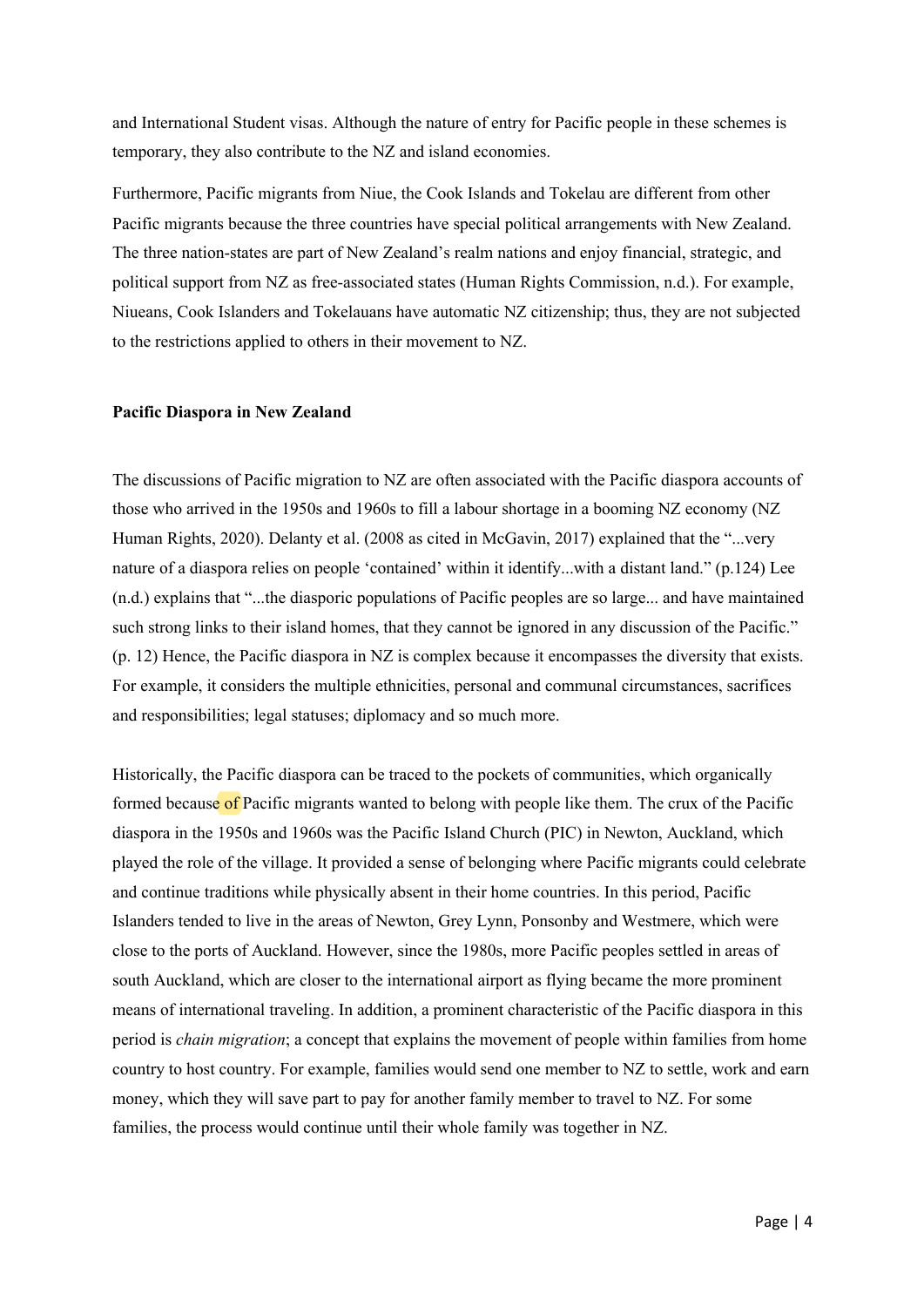However, though prominent characteristics of the early Pacific diaspora continue to be visible in the current narratives, they are not necessarily more significant than other elements. More recent demographics of Pacific migrants to NZ show an increase in skilled people opting to take advantage of the opportunities that enable career and educational advancement, and cultural-political dissemination (Lee, 2018). Today, the Pacific diaspora reflects the narratives of Pacific peoples from Samoa, Tonga, Fiji, Cook Islands, Niue, Tokelau, Tuvalu, and Kiribati (Ministry of Pacific Peoples, 2020).

Pacific peoples play a significant role in the growth of New Zealand society where its growing population impacts the developments and policies of NZ. The 2018 Census (Stats NZ, n.d.) reported that Pacific peoples living in NZ make up 8.1% or 381,642 of the total NZ population, and this growth is predicted to reach 590,100 in 2038 (MBIE, 2018). Although Pacific peoples are spread across the two main islands of New Zealand, 66% live in Auckland (NZ Human Rights, 2020), and collectively make up the fourth-largest ethnic population in NZ. Hence, Pacific peoples will continue to be part of NZ society, holding various and significant roles such as educators, politicians, academics, scholars, social change advocates, community leaders, entertainers, entrepreneurs, and sportsmen and women. In addition, Pacific peoples in NZ include Island-born and New Zealand-born groups. The changing face of the Pacific diaspora is evidenced in its composition where island-born Pacific islanders once accounted for most of all Pacific peoples living in NZ since the 1950s. However, this has changed significantly with NZ-born Pacific peoples comprising 60% of the overall Pacific population in NZ (Ministry of Pacific Peoples, n.d.; Richardson et al., 2013).

## **MIRAB economies**

Many Pacific Island Countries (PICs) were classified as being MIRAB economies, despite their differences in geography, political and economic statuses. The MIRAB model, developed in the 1980s describes the nature of social, economic, and political activities of countries that relied on migration (MI), remittances (R), foreign aid (A), and bureaucracy (B) (Tisdell, 2014; Matsuda, 2012). Though the model describes four dominant and intertwining components, remittances and foreign aid play significant roles in sustaining local PICs economies (Tisdell, 2014).

The PICs were and are still heavily reliant on foreign aid to supplement local incomes and consumption. Unlike the Pacific countries that had special political arrangements with affluent countries such as Niue, the Cook Islands and Tokelau, the larger and politically independent PICs do not have affluent partners they could call upon for financial support. Hence, foreign aid plays a huge role in the developments that have taken place in these PICs. Bertram and Watters (1985) explain that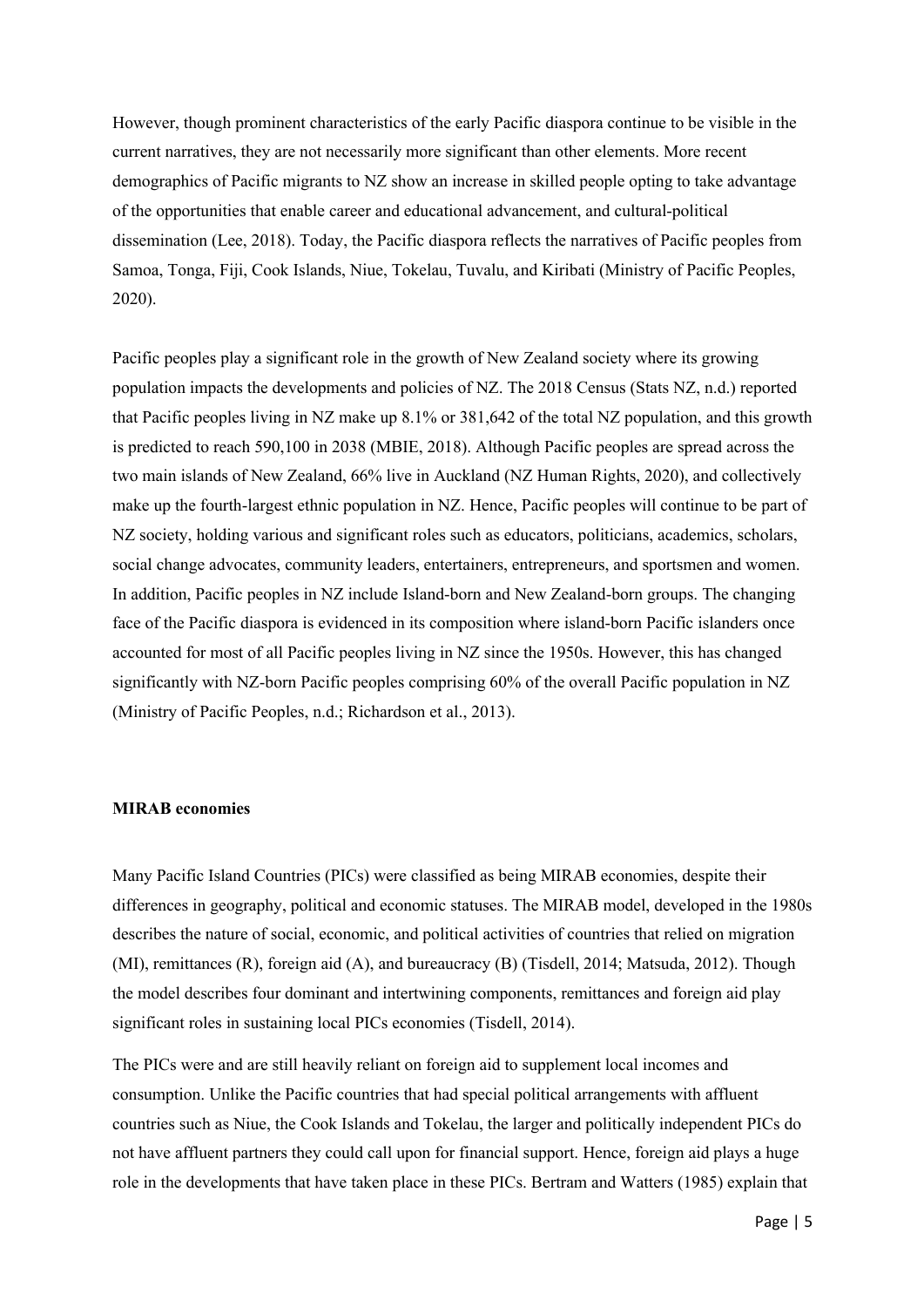in some cases, offshore donors financed half of the local government's budget. By the 1980s, overseas aid to the South Pacific had exceeded \$1 billion (Bertram & Watters, 1985). Therefore, foreign aid acts as a lifeline for many PICs, and without it, the developments seen would not have been possible. The changes in foreign policy and aid to developing countries, including those in the Pacific, meant the PICs had renewed focus on remittances to complement and help sustain local spending.

According to Bertram and Watters (1985), the PICs depended significantly on emigration, which ensured a constant flow of remittances to the islands. Therefore, occurrences of chain migration heightened during this time as migrating abroad seemed to guarantee a flow of remittances. Family members would send money back to relatives in the islands to sustain personal and communal responsibilities, which was described as *transnational corporation of kin* (Bertram & Watter, 1985; Lee, n.d.). According to Brown and Connell (1993 as cited in Lee, n.d.), flea-market operators in Tonga generated income through informal business arrangements with families living abroad to ensure the supply of goods to be sold for profits in the local market. However, regardless of the changing flow of remittances to the PICs, it continues to impact island economies.

Although growth and improved local independence have been evidenced since the 1990s, elements of the MIRAB model continue to represent developments in the PICs today.

#### **Impacts of Migration on Pacific countries**

Migration has and will continue to have huge impacts on Pacific communities, whether it be immigration or emigration. However, this paper's focus is on emigration to NZ; thus, looking at the impacts related to migrants leaving for NZ. There are many impacts that migration to NZ has had on Pacific countries such as Samoa, Niue, and Tonga that are both positive and negative.

One of the unfortunate impacts of migration is losing connections with loved ones who remain in the home country, which over time seems to ease. Family members who remain, adapt to life without those who have migrated and eventually cope with the void that eventually dissipates as the demands of daily life command. However, those who leave their home countries deal with multiple things such as having to manage their emotions of not seeing their loved ones, participating in daily routines, and adjusting to a new country and way of being. Although migrants' experiences differ, there is a general feeling of loss when they leave their home countries knowing that a return is unpredictable. The physical distance between them and their family and friends in their island countries highlights the separation that also influences their place/s within the home country. For example, during family gatherings in the island nations, those who are physically absent may not be able to participate fully in discussions that occur.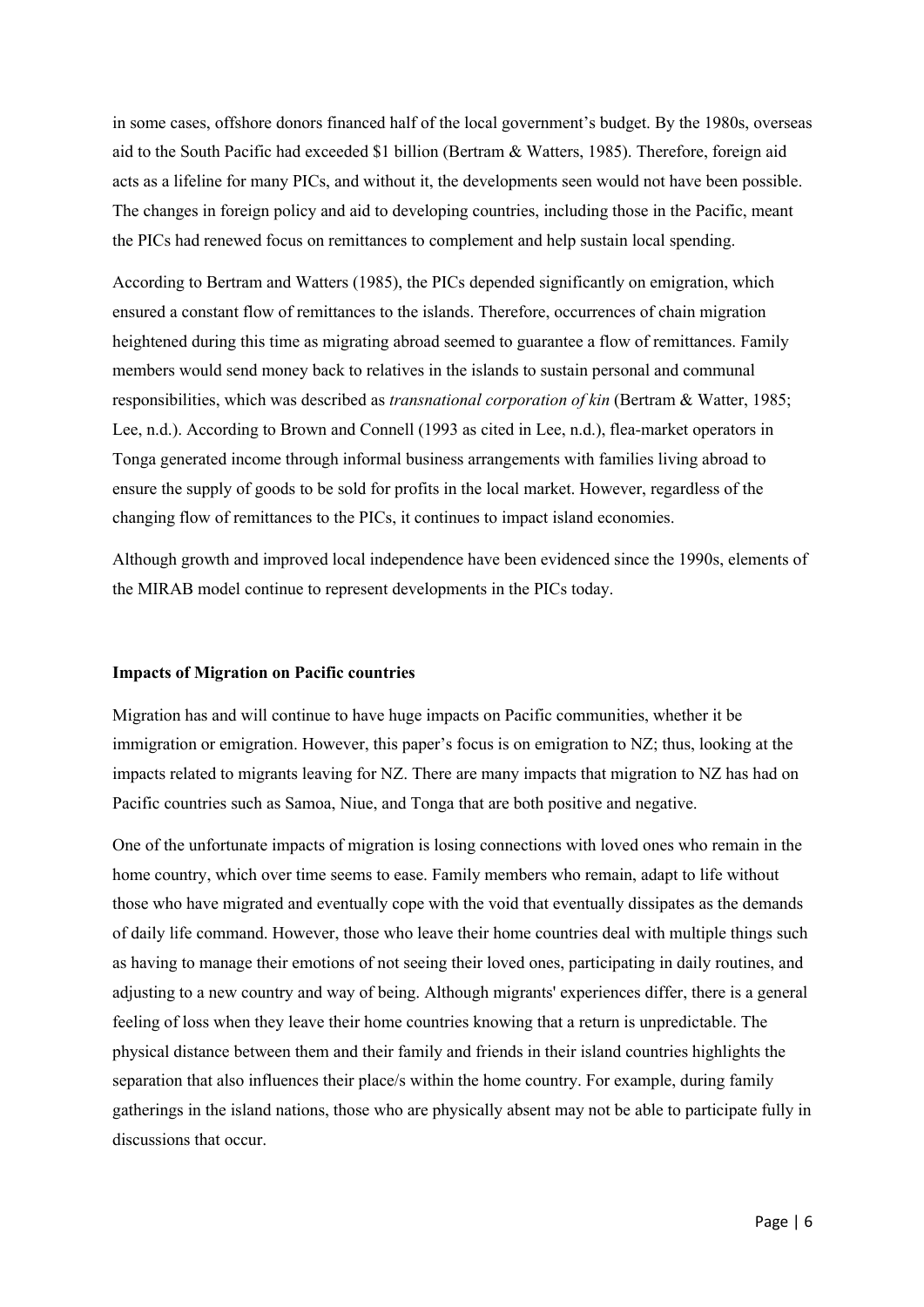...not all migrants maintain transnational connections and there are...Pacific migrants who make conscious decisions not to participate in transnational activities. However, given the central importance of kin to Pacific peoples it is difficult to withdraw completely from the transnational networks that have been developed...which could in turn lead to exclusion from the kinship group and local community... (Lee, n.d., p. 19)

Those who migrate abroad also experience being outcasted by their own home communities because leaving and being away for extended periods of time means they are not active participants in the daily functions of those communities. Although they may be contributing through remittances and in other ways, their participation is still limited and somehow reduced to being ad hoc in nature. Hence, many migrants feel let down as their remittances are welcome but their ideas and contribution to development are not. Samoa's elections in April 2021 highlighted the issue of internationally based Samoans being outcasted. Currently, the law prohibits Samoans living overseas from voting during elections if they are not registered and physically present in Samoa at the time of the elections (Petaia, Mar 2021 as cited in Stünzner, 2021; Godfrey, 2021). One of the significant factors influencing this is that the number of Samoans in diaspora communities abroad is greater than Samoa's population of just over 200,000. Thus, the influence of Samoan diaspora may not always reflect the situation that those living in Samoa experience. Enari (2021 as cited in Godfrey, 2021) explains that current laws ensure that the livelihood of Samoans living in Samoa are not dictated by those living abroad who may have a different perception of situations from the reality. However, the situation is and should be treated differently for Samoans who normally reside in Samoa but have been unable to return in time for the elections due to Covid-related travel restrictions.

In addition, individuals may develop feelings of being outcasts because they are not physically present. Hence, the 'homecoming' (McGavin, 2017) journeys become crucial in ensuring migrants and their children claim their place within their home communities.

Moreover, the human cost of migration impacts on economic development for the island countries; the experience varies for the Pacific countries, which lose abled young people to migration every year. For example, many young men and women from Fiji, Samoa and Tonga were recruited in the 1950s and 1960s to work in agriculture and forestry in NZ. The allure of more money was more desirable than island plantation work (Bertram & Watters, 1985). Hence, the development of plantations and fisheries decrease. Furthermore, the change in immigration policies in NZ and the increase in Pacific countries' skilled labour force have resulted in more qualified Pacific Islanders migrating for better rewards. According to Usher (2004), extensive migration of Samoan Skilled Health Professionals (SHPs) has significantly impacted it healthcare system.

Pacific countries experience varied levels of depopulation, which are associated with migration. The smaller island countries with lower population numbers would experience higher levels of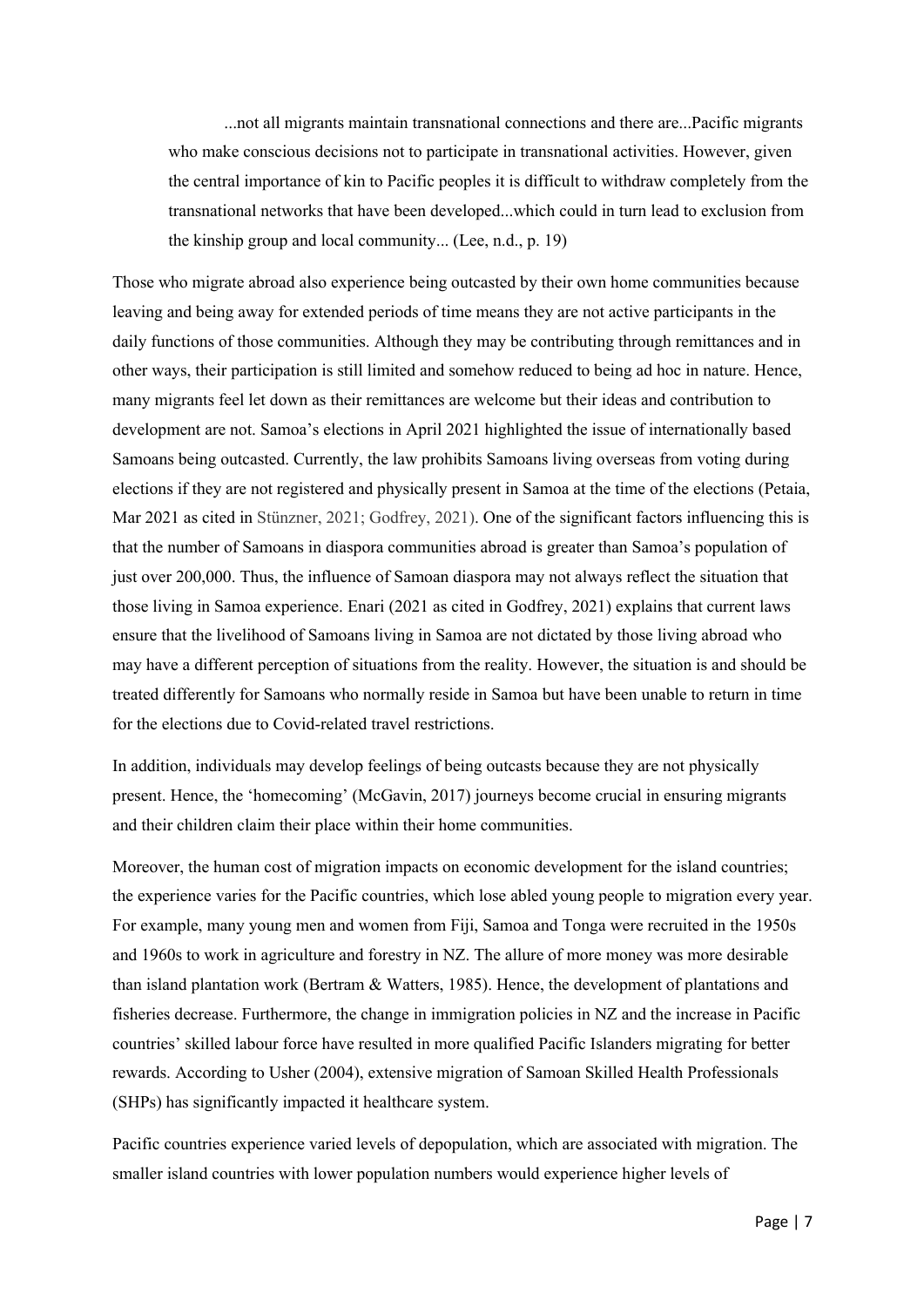depopulation than those with higher population numbers. For example, Niue is smaller in geographical size and has a population of no more than 5,200 people at its peak in 1966 (Walrond, 2015). Migration to NZ has caused extreme levels of depopulation as more Niueans migrated to NZ for several reasons. For example, in 1951, 7% of Niueans lived in NZ and it increased to 61% in 1981, which contrasted the massive depopulation in Niue with a population of under 2000 people since the 1980s. Hence, there are 30,867 (Stats, 2018) Niueans living in NZ compared to 1,641 (Worldometer, n.d.) in Niue.

In contrast to Niue, Samoa, and Tonga, which are geographically bigger with large populations experience depopulation differently; for example, Samoa's population had exceeded 100, 000 since independence in 1962. Although migration to NZ (and Australia) has seen large numbers of Samoans and Tongans leaving the island nations respectively, migration does not have dire implications that threaten smaller island countries such as Niue. Stats NZ (n.d.) reported that 182,721 people identified as Samoans and 82, 389 Tongans in the 2018 Census living in New Zealand compared to 200, 239 Samoans in Samoa and 107, 369 in Tonga (WorldOmeter, n.d.).

## **Impacts on diaspora communities**

There are numerous impacts of migration on the Pacific diaspora in New Zealand, which cannot be fully covered in this paper. However, the examples provided highlight both positive and negative impacts of migration on the diaspora.

According to Sin and Ormsby (2018), many migrants including those from the Pacific struggle to find suitable accommodation and employment, and education. Hence, the novelty of a better life fades early in the journey of settling in NZ for those who cannot find work soon after arriving. For many who are first in families to arrive in NZ, arrangements are made with extended kin to accommodate the migrant temporarily until they can find work and accommodation of their own. Hence, some who arrive and live under these arrangements are either welcome and become part of the host families or find themselves in hostile living environments, causing a sense of displacement and disconnect. Also, having to find employment in a competing market makes it challenging for people without relevant experience and/ or qualifications. Although those with qualifications tend to find employment faster than others, they do not always get compensated the same as their counterparts.

One of the significant events highlighting discrimination in NZ society was directed at Pacific migrants and their children living in NZ during the 1970s and 1980s. An economic downturn in the 1970s meant employment opportunities ceased and Pacific Islanders on work visas were impacted. The infamous events remembered today as the Dawn Raids, evidenced the inhumane and unjust treatment of Pacific peoples by the then New Zealand government and its agencies. Pacific peoples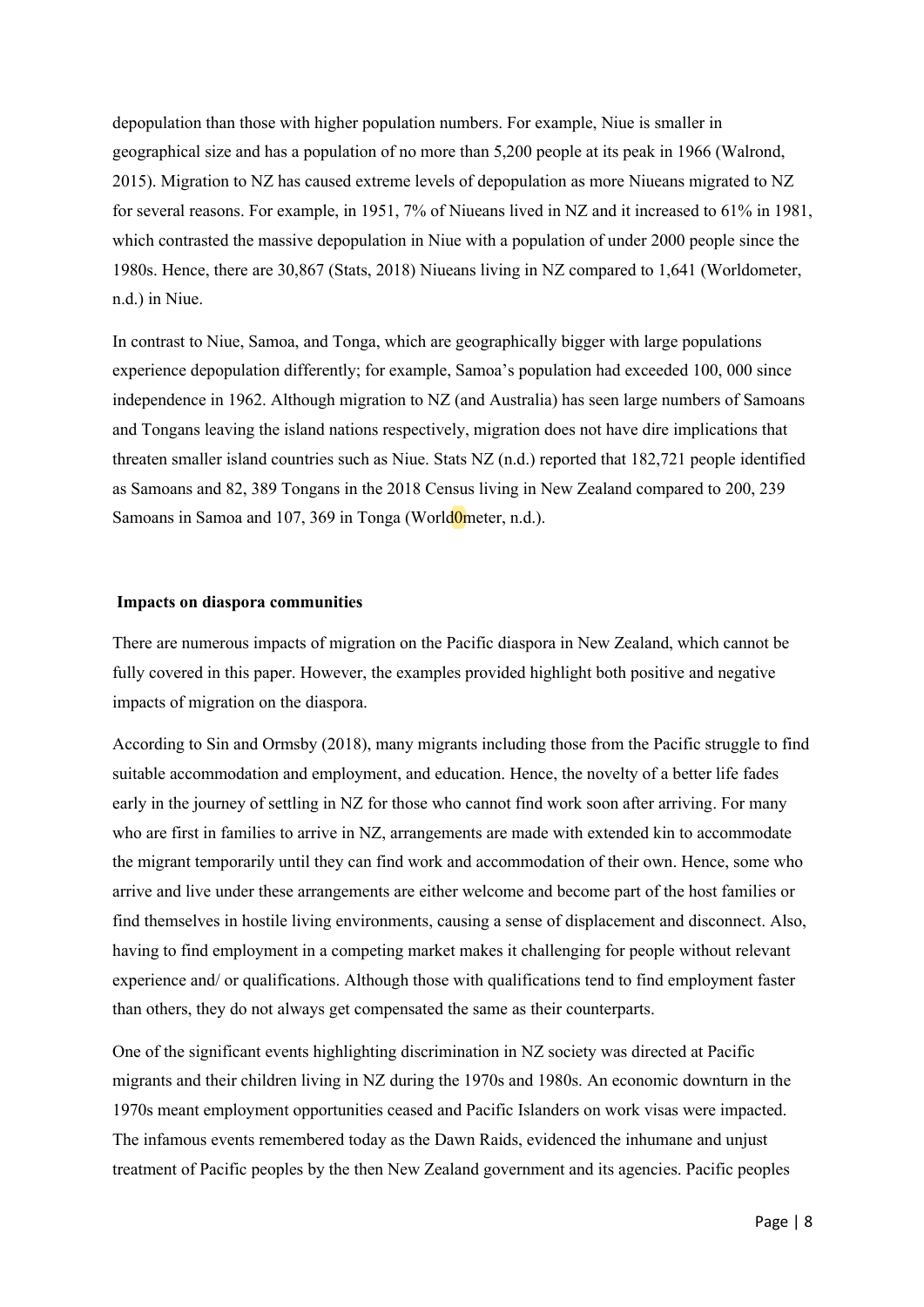were targeted in their homes, workplaces, and in public places; hence, being brown then had negative consequences. Increasing incidents of home raids carried out by the NZ Police and Immigration Officers in the early hours of the morning and later in the evening where suspected Pacific overstayers were staying (Ministry for Pacific Peoples, n.d.) highlighted the racist attitude of the Muldoon-led NZ government. Pacific Islanders who had overstayed their visas were targeted, and many were caught, detained, and deported to their home countries without a chance to farewell families in NZ. In response to the dawn raids, the Polynesian Panthers, a group of Pacific activists comprising mostly NZ-born Pacific children of migrant parents, amongst other groups challenged the injustices and advocated for the rights of Pacific peoples.

Although the Pacific population comprises 8.1% of the total NZ population, they represent an alarming majority in statistics of those who experience poor health, inadequate housing, low-income households, high unemployment, low education outcomes and shorter life expectancy (Pasefika Proud, 2016). These issues stem from systems that discriminate against Pacific peoples resulting in inequality and derogative descriptions among other things.

Other negative impacts associated with the Pacific diaspora in NZ include the loss of Pacific languages, where second-generation Pacific peoples either maintained a level of comprehension of the languages or not. Migrant parents who worked in the factories aspired to do better for their children and learning English was important to ensure their children would be able to have opportunities that other people have. There are growing fears amongst Pacific peoples that ancestral languages could die out in two to three generations (NZ Human Rights, 20201). For example, the number of Pacific peoples who spoke two languages dropped in 2018 to 37.8% from 43% in 2013 (NZ Human Rights, 2020).

However, despite the negative perceptions and impacts, Pacific peoples have persevered and shown resilience and contributed to the growth of NZ. Pacific peoples have moved from being in low-skilled employment in the factories to being in leadership, corporate, legal, political, entrepreneurial, and educational roles and much more. Pacific cultures and traditions have been embraced and celebrated; and their core values, which include relationships, care, reciprocity, respect, family, community, and spirituality (NZ Human Rights, 2020) added to the tapestry of NZ for generations to come. Decisions being made at all levels from government and corporations to education and communities include Pacific peoples' interests. For example, the Ministry for Pacific Peoples (MPP) takes the lead in pushing for and leading in the development and prosperity of Pacific communities and peoples in NZ. It acts to "...bring the Pacific voice, perspective and understanding to policy and initiatives" (Ministry for Pacific Peoples, n.d., para. 1)

The MPP, facilitated the Dawn Raid apology, a first and significant occasion, which the nation witnessed on Sunday, August 1, 2021. New Zealand's Prime Minister, Jacinda Ardern, guided by the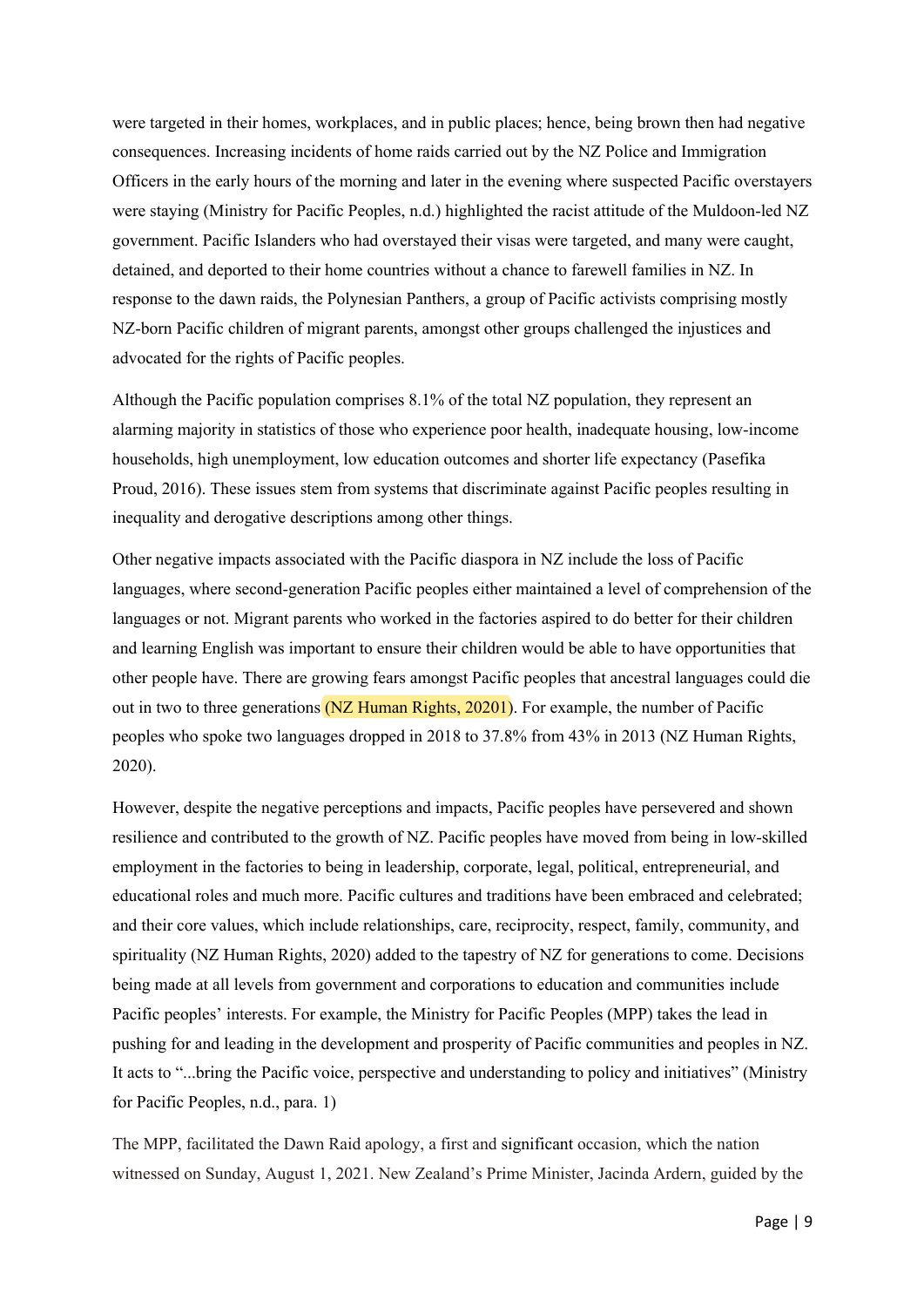Minister for Pacific peoples, Su'a William Sio, complied with the rituals of a formal Samoan traditional apology. Doing this demonstrated the genuine intentions of the New Zealand government to make amends and for healing to occur. As part of the apology, the government donated \$2 million towards meeting the education outcomes for Pacific peoples. Therefore, improvement in Pacific peoples' educational, health and wellbeing, social and economic outcomes have become a priority for the government and various agencies. When outcomes are achieved, Pacific peoples and communities will thrive, become prosperous, continue to be resilient, and gain confidence.

#### **Experience of migration:** *Daisy*

As a child, born and raised in Samoa, I dreamed of going on a plane to New Zealand because I had associated it with magical places I had seen on television. My family members who had migrated to New Zealand years before I was old enough to understand visited us from time to time. The stories and treats they brought with them on every visit confirmed this association of NZ being a magical place. The excitement of expecting and hosting family from NZ was always overwhelming because it meant going to the airport to pick them up and being in their presence when they opened their luggage, which almost always included suitcases for clothes and boxes filled with treats, which we call *oso* in Samoan. Oso is translated as jump, but in the context of visiting family from overseas, it refers to items of clothing, toys, and food, which visiting family bring with them for those living in Samoa. For me, apples from NZ were a favourite because the freshness and smell that I can recall was something that always made me want to come to NZ.

My parents brought my siblings and me to visit family in NZ during the school holidays in 1987. It was a dream come true because I travelled on a plane and arrived in NZ. My father's brother who had migrated to NZ in the early 1970s and my father's uncle, who had migrated to NZ in the 1950s whom we stayed within Grey Lynn showed us around Auckland and Rotorua. My two-week holiday in NZ was an experience that I still remember fondly today. In 1989, my parents brought us to NZ for a better future. Despite the excitement of moving to NZ, leaving loved ones back home was not easy. My father was especially sad that he would not see or talk to his mother with whom he was close with. Hence, arriving to live in NZ brought different emotions I had not experienced when we visited in 1987. I felt sadness in my heart because I knew I would not be seeing my grandmother and cousins regularly.

Also, I was scared to start a new school where English was the main and only language used to communicate. Although I prided myself as being good at writing, reading, spelling, and basic facts, I suddenly found myself questioning my own capabilities. For me, being the new kid at school was scary because I did not know whether I would be welcomed by both the teachers and students. I was frustrated at times because I remember being teased by other Pacific children who were born in NZ. I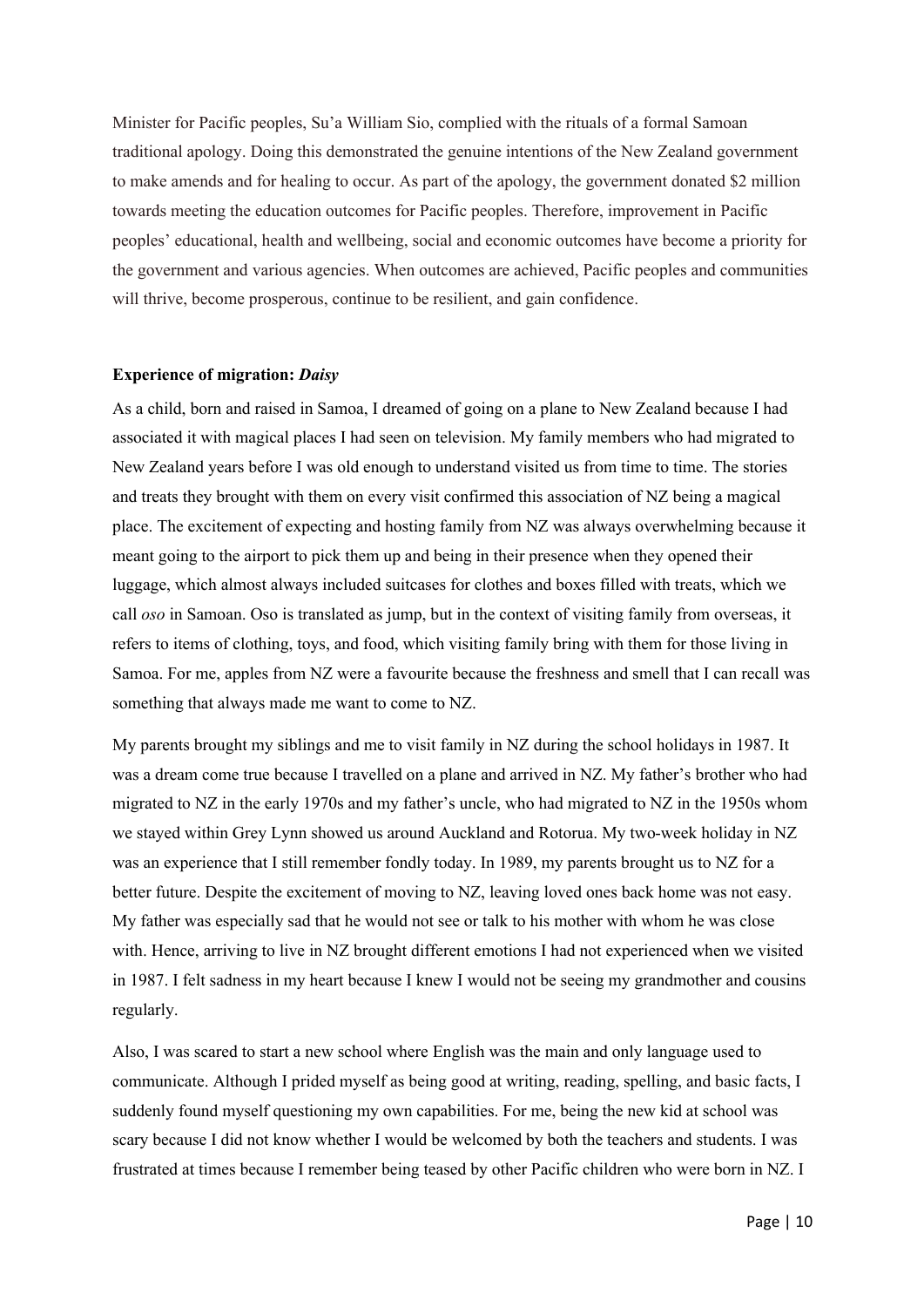was called a *'freshie,'* which I thought was something positive as I associated it with one of my favourite soaps in Samoa, called 'Fresh." Hence, I thought that my NZ-born peers were acknowledging my appearance as being clean smelling and nice. However, I later came to know that being called a *freshie* was in fact a stigma referring to a new migrant from the Pacific who was not fluent in English; fresh off the boat (FOB). Therefore, I felt I did not belong in my school community because I was picked on. However, I eventually make friends who made me feel like I belonged. Also, I was comforted because I had two younger siblings at the same school, so it was important that I protected them.

We returned to Samoa at the end of 1993, and I was confronted by many changes that had happened since leaving for NZ in 1989. I completed my last two years of secondary schooling at Samoa College from 1994 to 1995, then my University Preparatory Year (UPY) in 1996. In 1997, I left Samoa to start undergraduate studies in Suva, Fiji through a government scholarship. Hence, in my journey as a migrant, I had moved from Samoa to NZ, and back to Samoa before traveling to Fiji where I studied for four years **intermittently**.

The decision to migrate in 2009 was not easy to make because by then, my husband and I were parents to three boys; two were born in Samoa and one in NZ. However, after being in NZ for a year in 2007 for study purposes, we started to consider returning permanently like some of my siblings and parents had done a few years prior. Nevertheless, we looked at the push and pull factors before confirming our decision. For example, we both had what we considered to be good careers; mine in higher education and my husband in government services; hence, moving meant we would have to look for work when we arrive in NZ and to start over. The hardest part was saying goodbye to our family who remained in Samoa. It reminded me of the sadness I saw in my father's eyes when he said goodbye to his mother so many years before in 1989.

We were fortunate that we had good support when we arrived with our three young children in February 2009. We stayed with my parents and some of my siblings for the first few months while my husband and I searched for work and looked for a place of our own. We were an extended unit in a small house, which was a huge contrast to how we lived in Samoa. The early beginnings of our migration story are characterised by the challenges we faced, especially looking for work and finding a place of our own. We had to start all over again and finding work in a competitive NZ market was difficult; we were not entitled to the benefit, which meant my husband had to look for work everywhere and anywhere to ensure we received some income. We found ourselves questioning whether we had made the right move by coming to NZ. My husband found blue-collar work at a scrap metal place to support us; we felt burdened because we relied heavily on my parents.

We applied for a Housing New Zealand Corporation (HNZC) house when we first arrived and were placed in a new build in July 2009. Shortly after we moved into our own home, I was successful in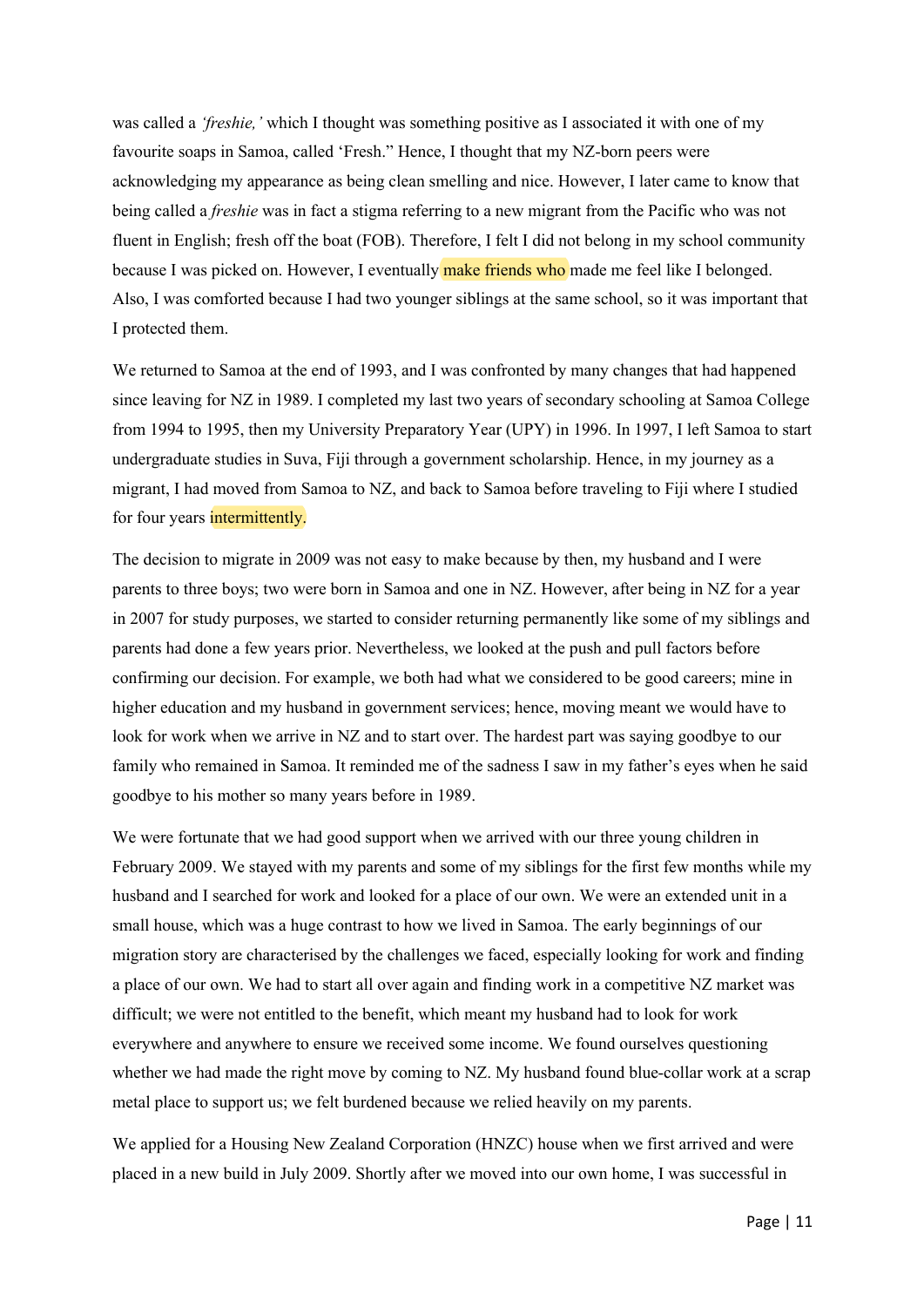my first ever job in NZ as a Tutor at a private training establishment (PTE), which had a large Pacific student population. For us, it felt as though our NZ dream was starting to take shape; however, it was not until years later that my husband and I started to feel that we were no longer new migrants but saw ourselves as part of New Zealand's diverse society. Although we have a good income, we still have goals, which we set prior to leaving Samoa, to be achieved; owning our home, and acquiring advanced qualifications.

Our five children, two Samoan-born and three NZ-born, are "second-generation" Samoans who have grown up in NZ only hearing about and seeing recordings of Samoa; thus, they are physically isolated from our homeland. My husband who was born and raised in Samoa all his young life is determined that our children learn and develop a deeper understanding and appreciation of their heritage. Therefore, we model and incorporate our traditions into our daily ways of being. For example, we have continued with our evening devotions where we sit together as a family and sing hymns, read the Samoan bible, and pray in Samoan. Sharing this tradition with our children ensures that they learn and continue a ritual that is core for many Samoan families in Samoa and abroad.

In addition, as Samoans living in diaspora in NZ, we willingly became part of our Pacific communities in our church, schools, and workplaces. We participate in our children's schools' cultural events displaying their Samoan heritage through dance **performances and attending family** gatherings and *fa'alavelave,* which expose them to elements of their Samoan culture and language. My husband, a holder of two chiefly titles, is steadfast in our Samoan culture and language; he has taught our children the Samoan alphabet and how to read the Samoan Bible. Although our children are not fluent Samoan speakers, they know and understand when we speak with them in Samoan. They have learned and developed a good understanding of our core values, which are God first, love, humility, and respect.

I yearn to return to the land of my birth, and I aim to one day take my five children to Samoa so they experience their land, and their heritage, which will connect them to our land of origin, which they were destined to be part of long before they were born. In our return visit/s, we will prepare and take a *oso*, which will be reciprocated when we go back for our loved ones awaiting us in NZ. However, my husband and I will one day return to our birthplace permanently to validate our children's place in Samoa if it is our God's will.

#### **Experience of migration:** *Ioane*

I am the eldest of five children born to my parents Aolagi Aleke and Tonga Fevaleaki Fa'avae. I grew up in the village of Mutalau to the north of Niue until I left Niue at the age of seven with my mother and younger brother in 1988. I attended the local Kofekofe Primary school. I grew up using a kerosene lamp and no electricity in our household until I was 6. It took my parents a long time to pay a substantial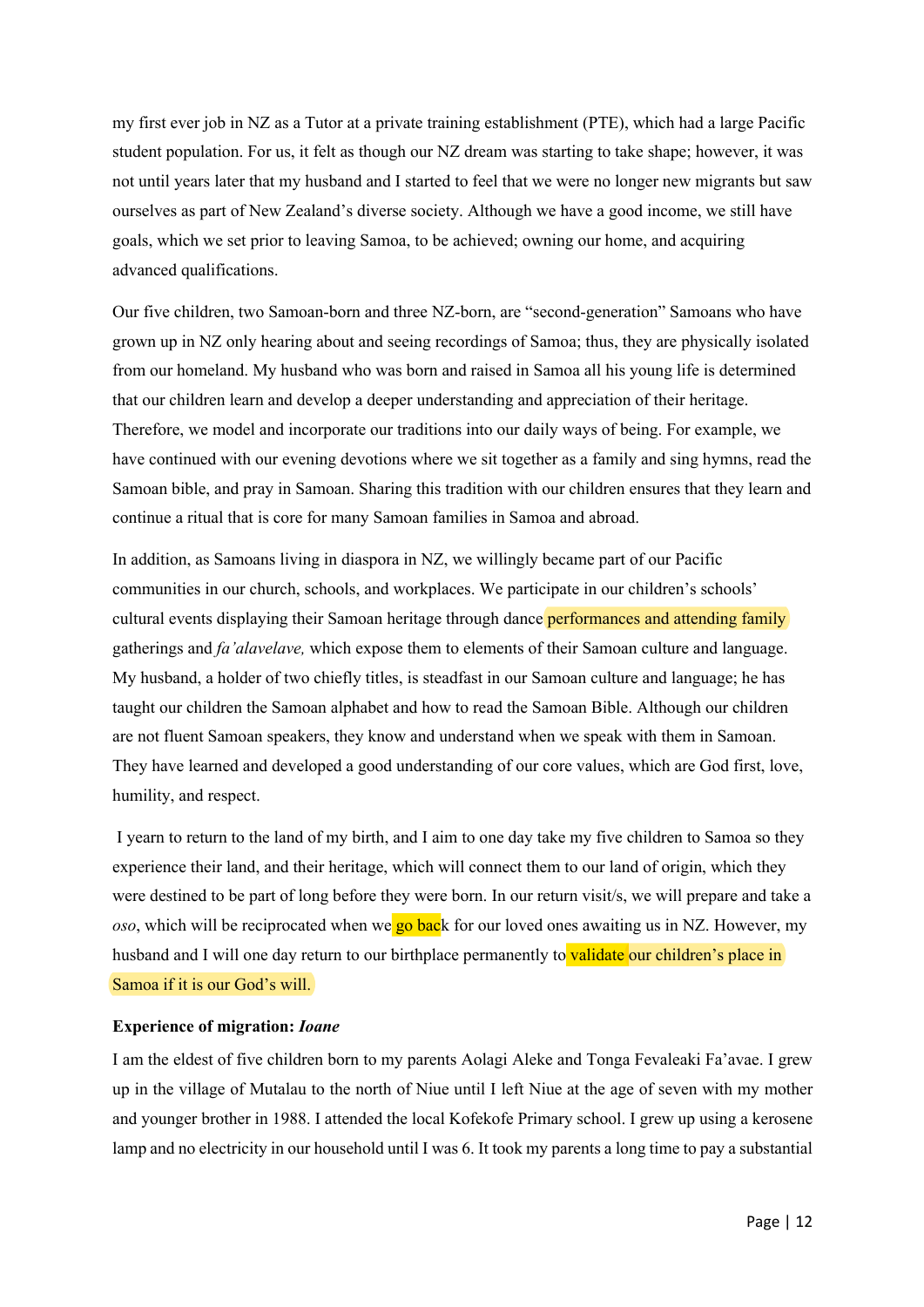outstanding power bill from previous relatives who occupied the home. The kerosene lamp at times was very dim that I could not see my homework. We were equipped with two exercise books and a pencil.

We came as part of the Mutalau women kilikiki team touring Auckland but ended up staying for two years. During those two years, I acquired the English language from schooling and my home environment. Our household was bilingual, but at most times, English was the medium of communication.

We stayed with our great grand aunty Faseini Pierre whom we dearly called her nana. There were ten of us in total who lived in one household. My aunt Marie, uncle Nekeliu, and their three children later shifted to a new statehouse on Norrie Smith Avenue off Orlando Drive, which later changed to Te Irirangi Drive and Dawnson Rd, Otara. It was only one of the five houses in the area at the time with farm areas. During our two-year stay in Aotearoa, mum enrolled herself in a design textile course with the Kuki Airani Pakari Trust, which later changed to Pacific Island Homecare Trust in 1995.

Every Saturday was a joy for me because I got treated with a happy meal from McDonald's, and mum would go shopping for island produce from the local Otara flea market. Often we would visit our extended family members and Mutalau community events.

We united once again with my father and two brothers on our return to Niue in 1990. I returned to the unknown amalgamated Niue Primary School which consisted of eight primary schools around the island. I caught the bus with other students from the village without an adult accompanying me to enroll at the school in town fully. The first day opened with a school assembly, and students were called accordingly to their classes and teachers. Everyone left with their teachers except me, standing on my own in the green until the principal approached me. I felt very overwhelmed because I did not know or am familiar with anyone or students. But eventually, I was enrolled and sent to my class. My learning was not the same as that in Aotearoa, and often at times, I withheld myself from fully participating inclass activities. Our classes were continuously streamed according to test results.

My father owned a construction or carpentry business and employed 8 to 10 people. He builds many family homes around the island. I remembered many Niue people from New Zealand who came to see him at home to build their houses. Most people still have memories of my father and acknowledge That we lived a very comfortable lifestyle and enjoyed luxuries that others did not have. Although my father had a successful business, mum earned extra income by selling fresh local produce at the Niue Market every Friday.

My mother had a difficult pregnancy in 1993 and decided to migrate to Aotearoa for further medical advice. Once again, my youngest brother and I accompanied her back to Aotearoa. There was no intention of staying permanently. Mum stayed with nana Faseini Pierre in Papatoetoe, while I lived with aunty Marie and uncle Nekeliu with their three sons who were older than me in Otara. I was reunited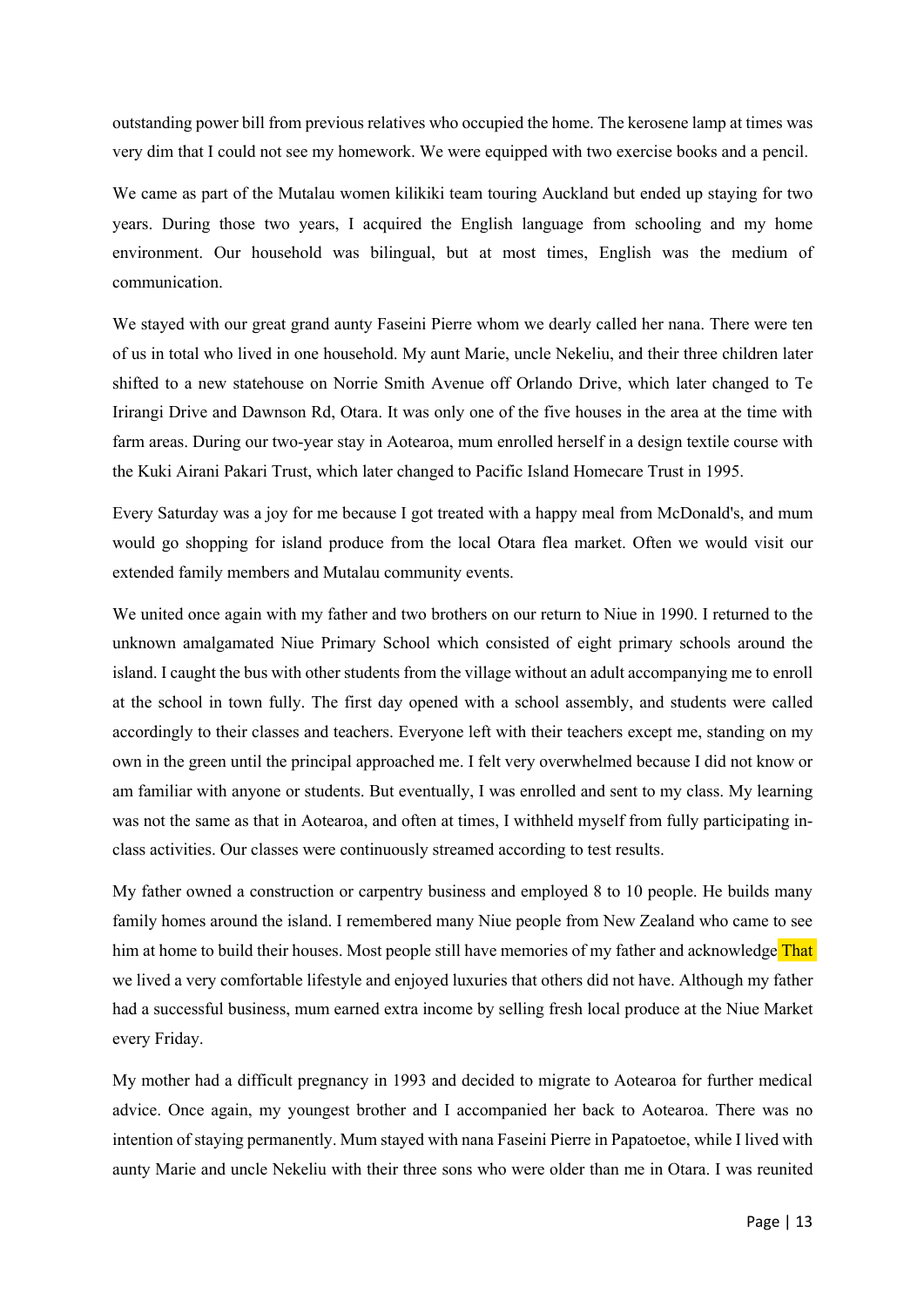with some former classmates from Rongomai Primary at Clover Park Middle School from 1993 to 1994, now Kia Aroha College. I quickly adapted to the schooling environment and was very influential in school activities and creating a Niue cultural group. In my last year, I decided to run for student council, which I successfully won. These were the initial years where my leadership skills developed with a solid cultural and vagahau Niue language.

In completion, I was enrolled at Hillary College, now Sir Edmund Hillary Collegiate. On my first day, I overheard two students in my form class saying that I was a FOB. I was very reserved and didn't say much, so they presumed I didn't speak English. But the moment I was asked to introduce myself they were silent. Most of the students had come from the nearby intermediates except for me. One of the reasons why I chose to attend Hillary College due to its strong fanau support system that enhanced my learning. The school offered vagahau Niue as a subject and was compulsory. It had a strong Niue cultural group that participated in the annual ASB Polyfest. At the age of 14, I was asked to help tutor the group. For 20 years, I was very proactive with the Niue stage at ASB Polyfest as a tutor, MC and a judge.

I went onto complete my undergraduate and postgraduate studies from the University of Auckland. During those years, I was heavily involved in Pacific student bodies who advocated for student issues on campus. In 2008 I was elected the president of AUPISA Auckland University Pacific Islands Student Association who served over three thousand both undergraduate and postgraduate Pacific students on campus. It was through these leadership roles that I was appointed onto portfolios like the MoE Pacific Advisory Group and University of Auckland Pacific Reference Group. I also worked as a Mentor for the university's Schools and Partnerships Mentoring programme. It was an opportunity to mentor Year 12 students who are Pacific from low decile schools. During my postgraduate years, I was fortunate to have been successful in my application to become a Research Assistant for the Endangered Pacific Languages Research that was led by Dr Melenaite Taumoefolau, team members included John McCaffery and Judy McCaffery. It armed me with many research skills. We have continued to cross paths in Pacific language revitalisation spaceslike many others I have met over the years in other spaces.

Throughout my work career as a former broadcaster and journalist and now an educator I have continued to be a staunch advocate of vagahau Niue language and culture in Aotearoa and Niue. It is the foundation of all success I have endured with firm support of my family especially my mother. As a proud father it is one significant aspect of my identity as a tagata Niue that I am embedding in my son's upbringing.

## **Experience of migration:** *Venusi*

I am the 2nd child of 4 children to Venusi Taumoepeau and Taufauliuli Taumoepeau (Faleola). I was born in Auckland, New Zealand in the suburbs of Lynfield, often mixed with all my weekends staying at my grandmothers in the suburb of Otahuhu. Both homes were filled with people and activity.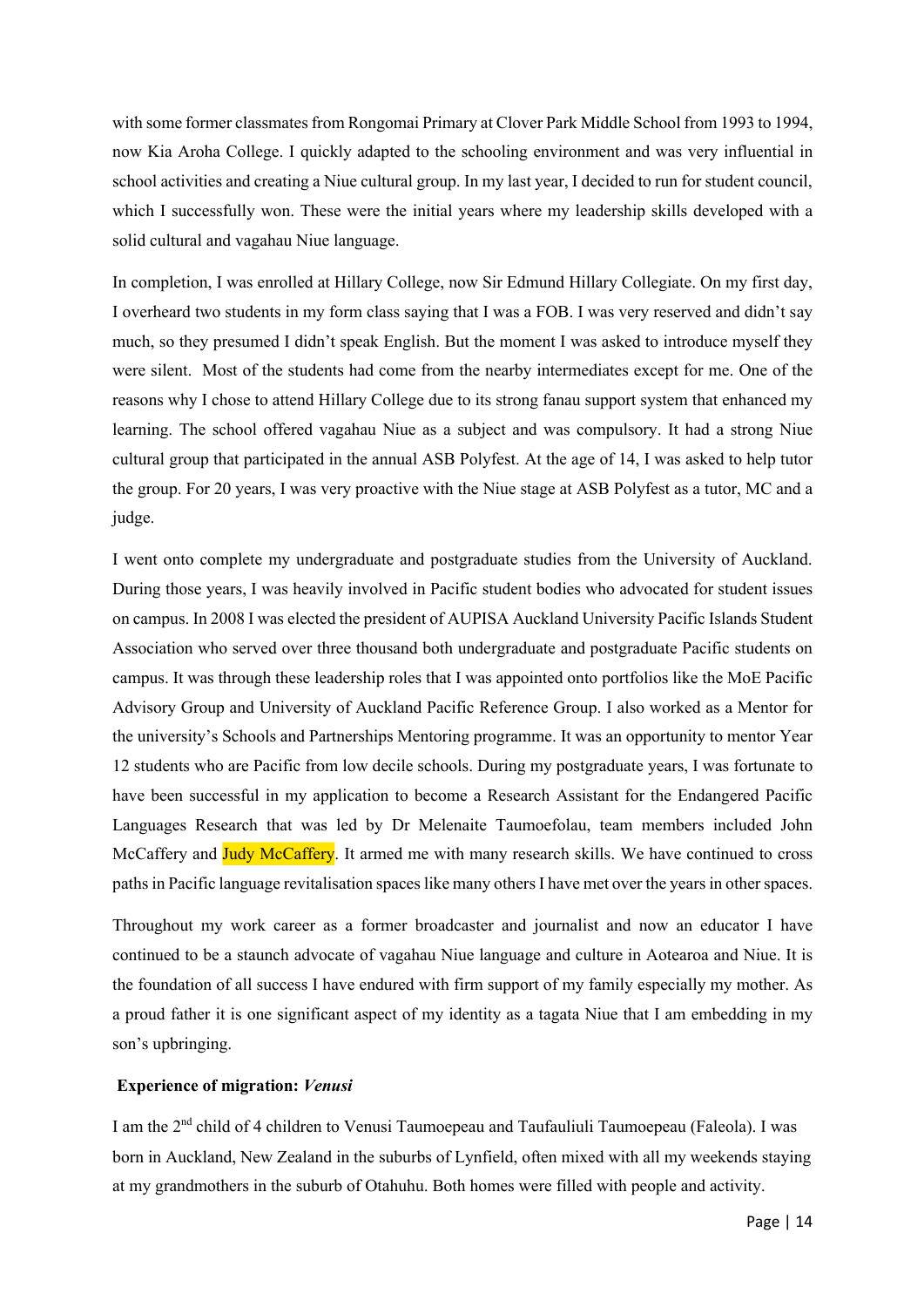Lynfield provided me with a safe suburb where I could walk, bike, and explore in, and a school with a great education that set up my curiosity in creativity. Otahuhu was full to the brim of my grandparents on my mother's side, Aunties, Uncles, and Cousins. It really gave me a sense of all the values Tongans hold. These values are mostly based on humility, generosity, and respect. Having experienced and felt these values and not understanding the language is a connection that keeps me connected to my Tongan heritage.

My primary school was predominantly European with me and my brother often being the only children of Tongan heritage. My parents were migrants, and their English was not very strong and wanted us to speak English well. We participated in Tongan traditions; cultural events mixed with a 'kiwi' environment made for a diverse childhood. Connection to Tongan culture is more felt than understood, whereas the NZ culture is much more understood, but my connection is not so patriotically felt.

Even within the Pacific community, I would be called a 'plastic' Tongan, which is a local slang used to describe a Pacific person that does not understand their language. Often used as humour in social circles but still a term that defines a line within the diaspora of Pacific people in New Zealand.

I continued my education at Sacred Heart College for boys and my pursuit in the arts. Took a gap year after school and took an odd job moving computers at Vodafone, this turned into a job interview where I found the confidence to say I could fix computers. This turned into a 5-year career in I.T. as a Desktop and Network Engineer. It presented me with a corporate world full of problem-solving gave me no fear when it came to Computing and due to its lack of representation of Pacific people, it gave me the confidence that Pacific people are strongly equipped as diverse employees.

Creative pursuit is what led me to leave my career in I.T. to pursue Film and Television. I studied Cinematography at Unitec and have worked on Several Marketing and Promotional Campaigns targeted at Pacific People around health, labour, education, and many other topics. I still film and produce content for Pacific Communities. This creative outlet has allowed me really to stretch my creative abilities to help communicate with Pacific people in New Zealand.

Having freelanced full-time in Film, the career became more of a job than artistic pursuit. Looking for another challenge, I then came across a colleague who was working at Unitec and sent me an opportunity to work as an Academic Development Lecturer, which is my current career. This has opened a different lens of Pacific ideology, theories and concepts that have helped me help students and in turn understand Pacific people's place in New Zealand.

My experience as a New Zealand-born Tongan living in NZ has been diverse. Navigating spaces from Suburbia, a Pacific Migrant family on to the Corporate and Creative world and now as an academic.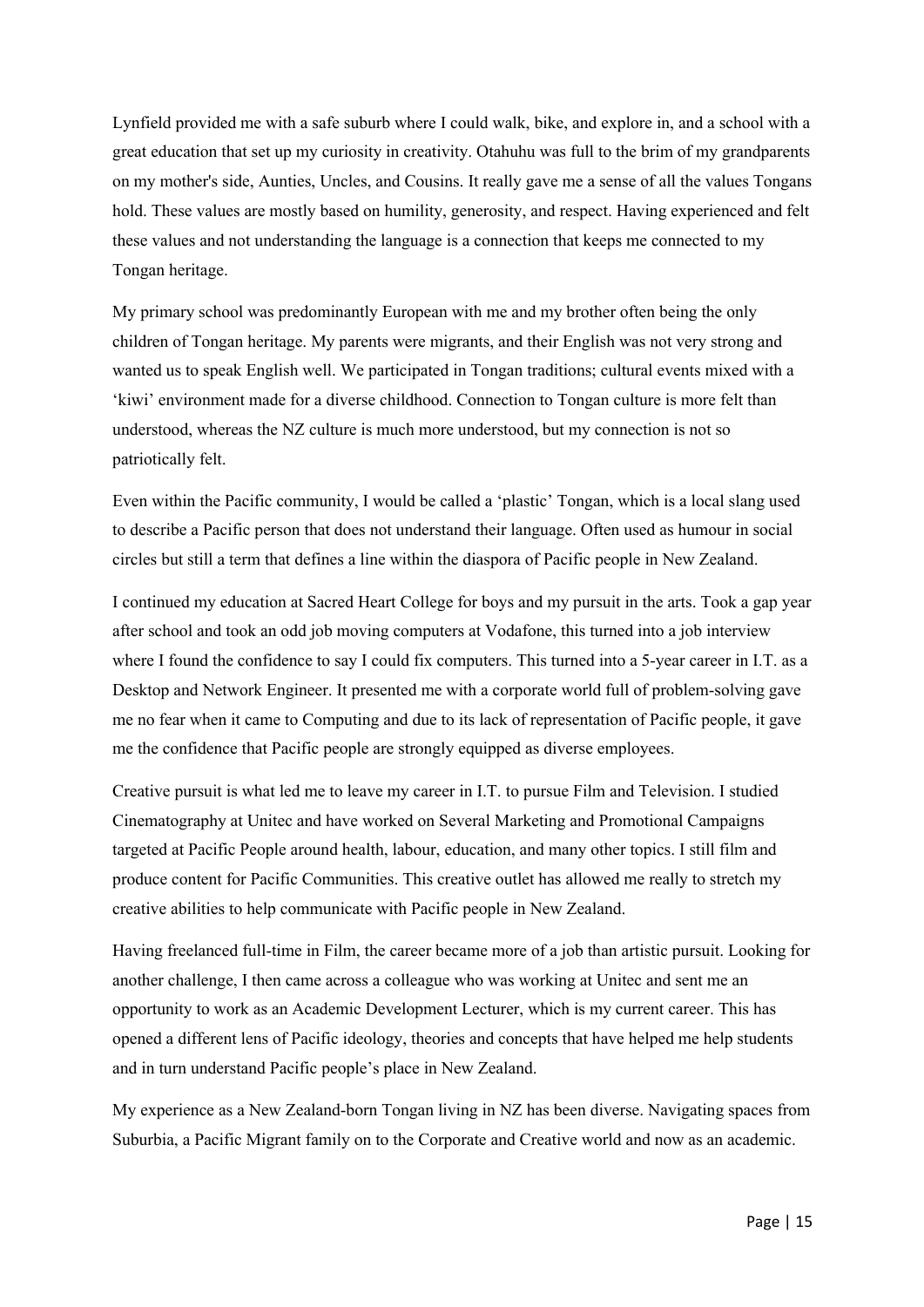These experiences have really given me a perspective not only on myself but the personal perspective that Pacific People bring in Aotearoa and how high their value truly is.

## **Conclusion**

To conclude, Pacific migration has had a significant impact on Pacific Island Countries and New Zealand. Pacific Islanders who migrated to NZ in the 1950s and 1960s were motivated to find employment, earn an income, and send money home to support families. The economic troubles of the 1970s ended flexible conditions, which led to the Dawn Raids scarring many Pacific peoples who were impacted. Despite the challenges, the Pacific population in NZ increased and changed in composition from a dominant island-born Pacific population to an overwhelming majority of NZ-born Pacific peoples. The Pacific diaspora in NZ reflects diverse narratives of the early, island-born migrants, the second-generation and/ or NZ-born Pacific peoples, which provide insights into the dreams, hopes, aspirations, struggles, perseverance, and resilience of Pacific peoples from Samoa, Tonga, Fiji, Niue, Cook Islands, Tokelau, Tuvalu, Kiribati and Rotuma and beyond. Pacific peoples are a permanent part of New Zealand.

## **References:**

- Bertram, I.G., & Watters, R.F. (1985). The MIRAB economy in South Pacific microstates. *Pacific Viewpoint,* 26(3), 497- 519. **https://doi.org/10.1111/apv.263002**
- Campbell, J., & Warrick, O. (2014). *Climate change and migration issues in the Pacific.* United Nations. https://www.ilo.org/dyn/migpractice/docs/261/Pacific.pdf
- Godfrey, D. (2021, Apr 7). Samoan diaspora seek more political say. *RNZ. https://www.rnz.co.nz/international/pacific-news/439974/samoan-diaspora-seeks-morepolitical-say*
- Human Rights Commission. (n.d.). *Role of the New Zealand Human Rights Commission in Pacific Islands including Tokelau, the Cook Islands and Niue.*

https://www.hrc.co.nz/files/3714/2398/5045/Commission-role-in-Pacific-realm-nations-for-web.doc

- IOM UN Migration. (2020). *World migration report 2020*. https://publications.iom.int/system/files/pdf/wmr\_2020.pdf
- Lee, H. (n.d.). *Pacific Migration and Transnationalism: Historical Perspectives.* http://pressfiles.anu.edu.au/downloads/press/p32931/pdf/ch0132.pdf
- Matsuda, M. K. (2019). *Pacific worlds: A history of seas, peoples and cultures.* Cambridge University Press. https://ebookcentral.proquest.com/lib/unitec/reader.action?docID=862377&ppg=393
- McGavin, K. (2017). (Be)Longings: Diasporic Pacific Islanders and the meaning of home. In J. Taylor & H. Lee (Eds.), *Motilities of return: Pacific perspectives* (pp. 123- 146). https://www.jstor.org/stable/j.ctt20krz1j.8?seq=2#metadata\_info\_tab\_contents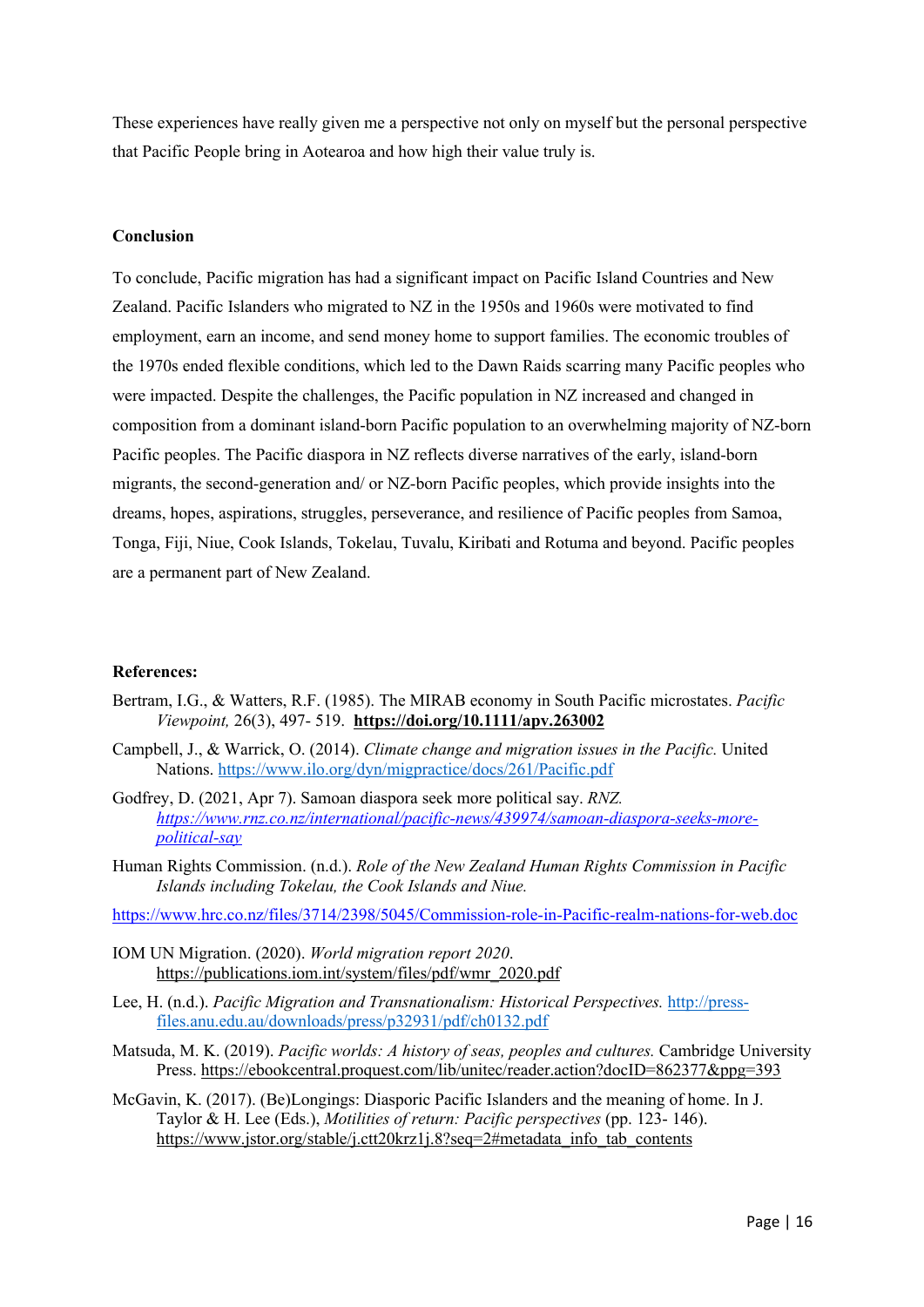- Merriam-Webster. (n.d.). Land of milk and honey. *In Merriam-Webster.com dictionary*. Retrieved November 20, 2021 from https://www.merriamwebster.com/dictionary/land%20of%20milk%20and%20honey
- Mila-Schaaf, K., & Robinson, E. (2010). 'Polycultural' capital and educational achievement among NZ-born Pacific peoples. *MAI Review, 1,* 1-18. http://www.review.mai.ac.nz/mrindex/MR/article/download/307/307-2282-1-PB.pdf
- Ministry of Business, Innovation and Employment [MBIE]. (2018). Pacific migrant trends and settlement outcomes report. https://www.mbie.govt.nz/assets/902b9b1dcc/inz-pacific-migranttrends-and-settlement-outcomes-november-2018.pdf
- Ministry for Pacific Peoples. (n.d.). *Dawn Raids apology.* https://www.mpp.govt.nz/about-us/dawnraids-apology/
- Ministry for Pacific Peoples. (n.d.). *Pacific Aotearoa.* https://www.mpp.govt.nz/about-us/pacificaotearoa/
- New Zealand Foreign Affairs & Trade. (2019). *Strategic evaluation of New Zealand aid scholarships evaluation report*. https://www.mfat.govt.nz/assets/Uploads/New-Zealand-Aid-Scholarships-Evaluation-report.pdf
- New Zealand Human Rights. (2020). *Talanoa: Human rights issues for Pacific peoples in Aotearoa New Zealand.* https://www.hrc.co.nz/files/3016/0728/5509/Talanoa\_- Human Rights for Pacific Peoples in Aotearoa New Zealand.pdf
- Pasefika Proud. (2016). *The profile of Pacific peoples in New Zealand*. https://www.pasefikaproud.co.nz/assets/Resources-for-download/PasefikaProudResource-Pacific-peoples-paper.pdf
- Pasefika Proud. (2020). *Pathways for change 2019- 2023.*  https://www.pasefikaproud.co.nz/assets/Uploads/Pasefika-Proud-Pathways-for-Change-2019- 2023.pdf
- Richardson, K., Jatrana, S., Tobias, M., & Blakely, T. (2013). Pacific and migration mortality: Estimating migration effects on Pacific mortality rates using Bayesian models. *Demography, 50*(6), 2053- 73. DOI:10.1007/s13524-013-0234-0
- Sin, I., & Ormsby, J. (2018). *The settlement experience of Pacific migrants in New Zealand: Insights from LISNZ and the IDI*. MBIE. https://www.mbie.govt.nz/dmsdocument/4527-the-settlementexperience-of-pacific-migrants-to-new-zealand-insights-from-lisnz-and-the-idi
- Stats NZ. (n.d.). Niuean ethnic group. https://www.stats.govt.nz/tools/2018-census-ethnic-groupsummaries/niuean
- Stats NZ. (n.d.) Tongan ethnic group. https://www.stats.govt.nz/tools/2018-census-ethnic-groupsummaries/tongan
- Stünzner, I. (2021, Mar 24). Should Samoan citizens living overseas get to vote? *ABC Pacific Beat.*  https://www.abc.net.au/radio-australia/programs/pacificbeat/samoa-voting-overseas/13271376
- Tisdell, C. (2014). *The MIRAB model of small island economies in the Pacific and their security issues* (Revised version). https://ideas.repec.org/p/ags/uqsese/165087.html
- United Nations. (n.d.). Migration. https://www.un.org/en/global-issues/migration
- Usher, S. (2004). *The brain drain of South Pacific Island Nations: An econometric investigation into*  the factors which influence migration decisions of skilled health professionals [Unpublished] honours thesis]. The University of Queensland.
- Walrond, C. (2015). Niueans Migration. In *Te Ara Encyclopaedia of New Zealand.* Retrieved November 20, 2021 from https://teara.govt.nz/en/niueans/page-1